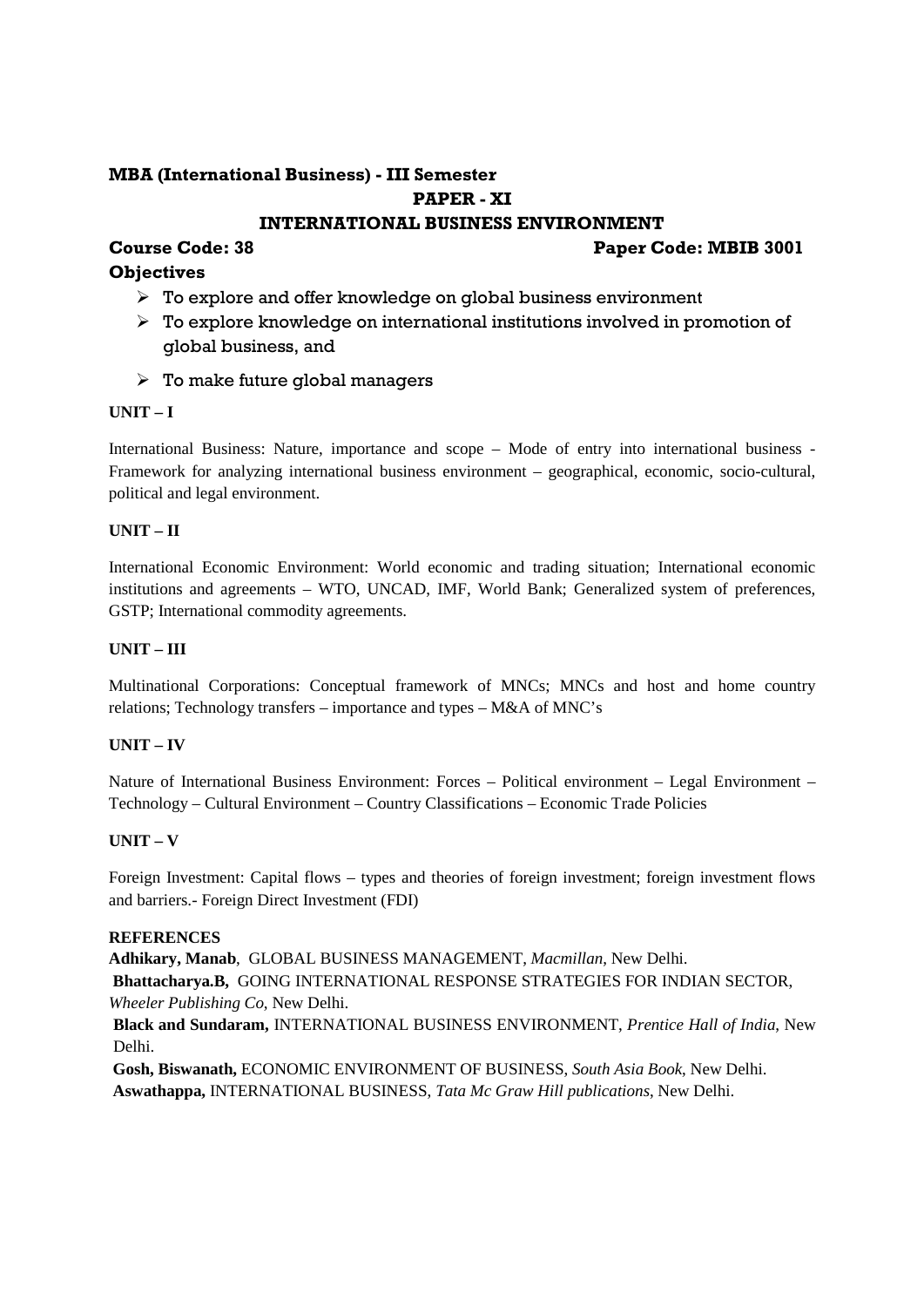#### **MBA (International Business) - III Semester**

#### **PAPER - XII**

# **MANAGEMENT OF MULTINATIONAL CORPORATION**

# **Course Code: 38 Paper Code: MBIB 3002**

#### **Objectives**

- $\triangleright$  To highlight the origin and development of MNC's, and
- $\triangleright$  To highlight their problems and prospects from the point of view of both host countries and parent countries

#### **UNIT-I**

International Management - Trends, challenges and opportunities; Different schools of thought of international management Different types of International business – Problems faced by MNC's – Problems posed by MNC's to host countries.

#### **UNIT-II**

Growth and Development of MNCs - Role and Significance of MNCs – Pattern of Growth – Country of Origin – Different Management Styles – Strategic Issues involved.

#### **UNIT-III**

Comparative Management - Importance and scope; Methods of comparative management ; management styles and practices in US ,Japan, China, Korea, India; Organizational design and structure of international corporations; Locus of decision making; Headquarter and subsidiary relations in international firms.

#### **UNIT-IV**

International Business Strategy - Creating strategy for international business; Management of production, Services technology and operations; Marketing financial, legal and political dimensions; Ethics and social responsibility of business. Strategic Alliances: Acquisitions and mergers; Management of joint ventures and other international strategic alliances.

#### **UNIT-V**

Indian Perspectives and Policy - Internationalization of Indian business firms and their operations abroad; International Mergers and Acquisitions. Changing government policy on entry of FIs and FIIs

#### **REFERENCES**

**Hodgetts,** INTERNATIONAL MANAGEMENT. *Tata McGraw Hill*, *New Delhi.* **Koonts and Whelrich ,** MANAGEMENT: THE GLOBAL PERSPECTIVE , *Tata McGraw Hill*, *Delhi.* **Nagandhi, Anant.R,** INTERNATIONAL MANAGEMENT ,*Prentice Hall of India Ltd., New Delhi.* **Thakur, Manab,Gene E. Burton, and B.N. Srivastav :** INTERNATIONAL MANAGEMENT: CONCEPTS AND CASES, *TATA MCGRAW HILL*, *New Delhi.*

**Christoppher Bartlett and Sumantra Ghoshal**, TRANSNATIONAL MANAGEMENT: TEXT AND CASES, *Tata Mc Graw Hill*, *New Delhi*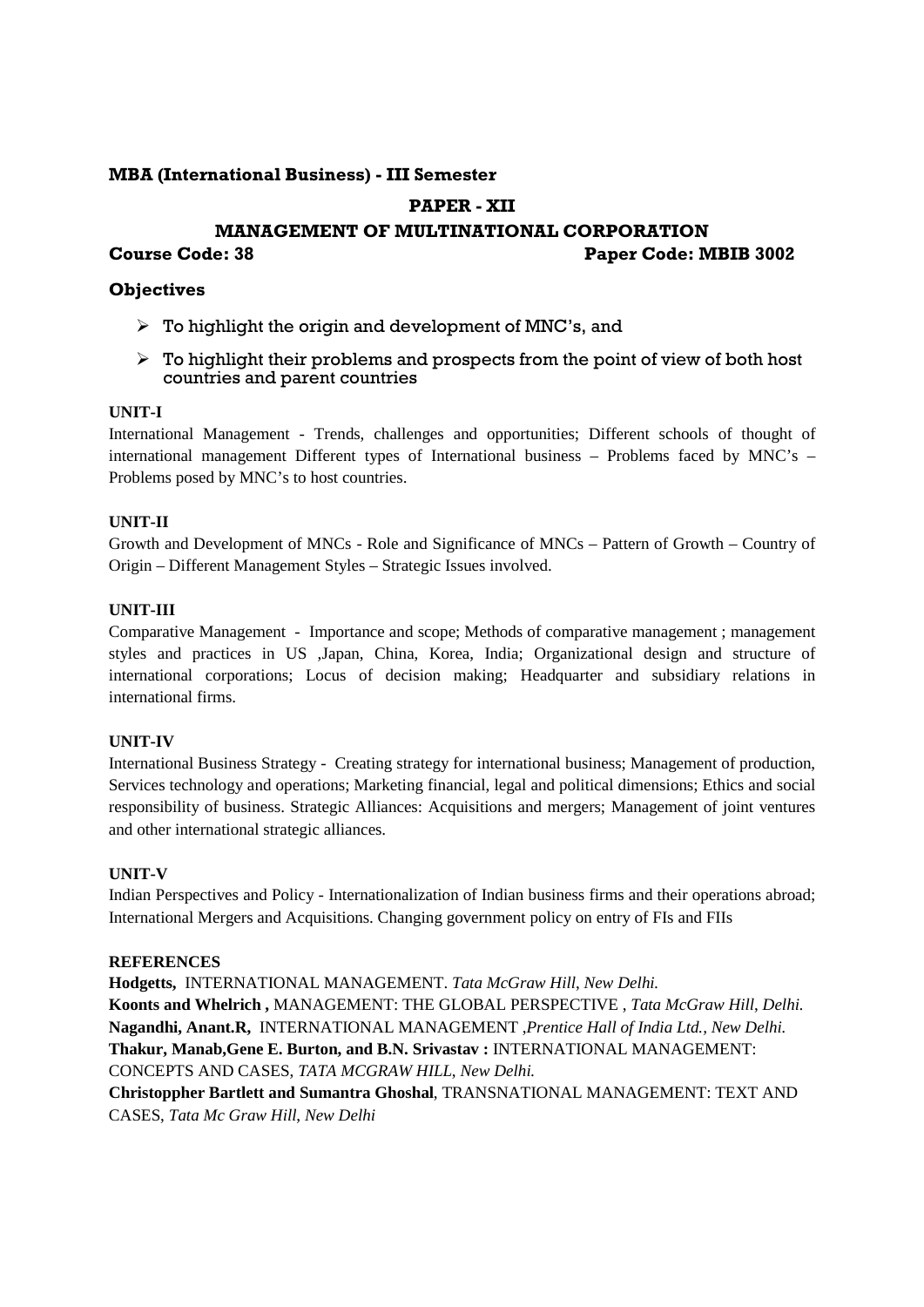#### **MBA (International Business) - III Semester PAPER - XIII INTERNATIONAL BUSINESS LAW**

# **Objectives**

- $\triangleright$  To expose the students to the legall and regulatory framework and their implications concerning global business operations , and
- $\triangleright$  To have a better understanding of the functioning and objectives of various world organizations

# **UNIT-I**

Legal Framework of International Business - Nature and complexities; Code and common laws and their implications to business; International business contract – legal provisions; Payments terms; International sales agreements; Rights and duties of agents and distributors.

# **UNIT-II**

Regulatory Framework of WTO - Basic principles and charter of GATT/WTO; GATT/WTO provisions relating to preferential treatment of developing countries; Regional groupings, subsidies, technical standards, antidumping duties and other non-tariff barriers, custom valuation and dispute settlement; Implications of WTO to important sectors – GATS, TRIPs and TRIMs.

# **UNIT-III**

Regulations and Treaties Relating to - Licensing; Franchising; Join Ventures, Patents and trade marks; Technology transfer, Telecommunications. Frame work relating to Electronic Commerce.

#### **UNIT-IV**

Regulatory Framework and Taxation - Electronic Commerce – Cross Border Transactions – Online Financial Transfers – Legal Safeguards – International Business Taxation – Tax Laws – Multilateral and Bi-lateral treaties – Sharing of Tax revenues

#### **UNIT-V**

Indian Laws and Regulations - Governing International Transactions: FEMA; Taxation of foreign income; Foreign investments; Setting up offices and branches abroad; Restrictions on trade in endangered species and other commodities.

#### **REFERENCES**

**Daniels, John, Emest W. Ogram and Lee H. Redebungh,** INTERNATIONAL BUSINESS, ENVIRONMENTS AND OPERATIONS.

**Lew, Julton D.M and Clive Stand brook (eds),** INTERNATIONAL TRADE LAW AND PRACTICE, *Euromoney Publications*, London.

**Schmothoff C.R: Export Trade**, THE LAW AND PRACTICE OF INTERNATIONAL **TRADE** 

**Motiwal OP, Awasthi HI,** INTERNATIONAL TRADE – THE LAW AND PRACTICE, *Bhowmik and Company,* New Delhi.

**Kapoor ND,** Commercial Law; Sultan Chand & Co., New Delhi.

# **Course Code: 38 Paper Code: MBIB 3003**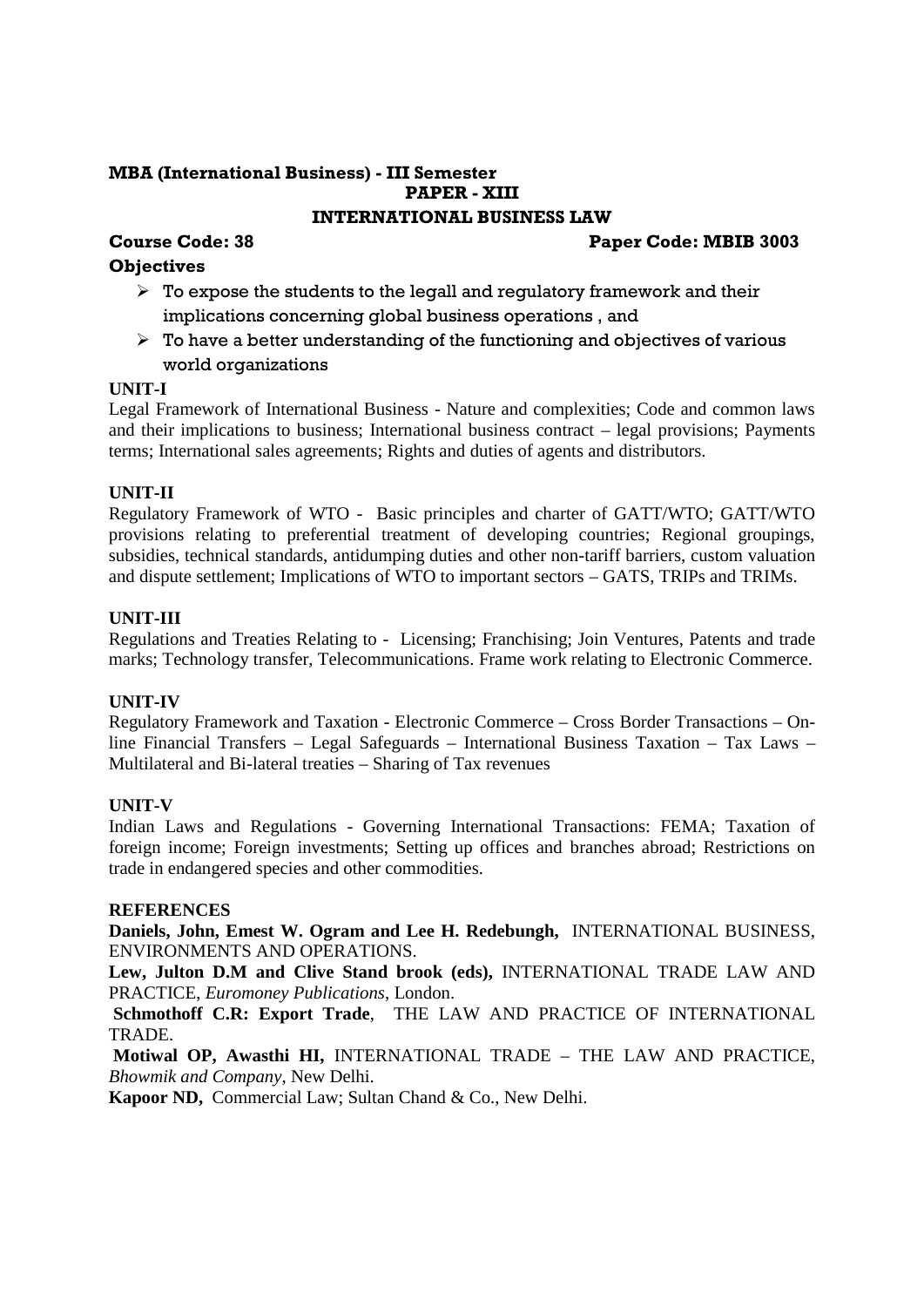# **MBA (International Business) - III Semester PAPER - XIV GLOBAL MARKETING MANAGEMENT**

# **Objectives**

# **Course Code: 38 Paper Code: MBIB 3004**

- $\triangleright$  To provide the knowledge of marketing management in the international perspectives, and
- $\triangleright$  To be able to decide suitable marketing strategies for the dynamic international market

# **UNIT – I**

Introduction to International Marketing - Nature and significance; Complexities in international marketing; Transition from domestic to transnational marketing; International market orientation- EPRG framework; International market entry strategies – market segmentation – Global market entry strategies

# **UNIT – II**

International Marketing Environment - Internal environment; External environment- geographical, demographic, economic, socio-cultural, political and legal environment; Impact of environment on international marketing decisions.

#### **UNIT – III**

Product Decisions - Product planning for global markets; Standardisation vs Product adaptation; New product development; Management of international brands; Packaging and labeling; Provision of sales related services.

#### **UNIT – IV**

Pricing Decisions - Environmental influences on pricing decisions; International pricing policies and strategies. Promotion Decisions**:** Complexities and issues; International advertising, personal selling, sales promotion and public relations.

# **UNIT – V**

Distribution Channels and Logistics - Functional and types of channels; Channel selection decisions; Selection of foreign distributors/agents and managing relations with them; International logistics decisions.

#### **REFERENCES**

**Czinkota, M.R,** INTERNATIONAL MARKETING, *Dryden Press*, Boston. **Fayerweather, John,** INTERNATIONAL MARKETING, *Prentice Hall*, New Delhi **Jain, S.C.,** INTERNATIONAL MARKETING, *CBS Publications*, New Delhi **Keegan, Warren J.,** GLOBAL MARKETING MANAGEMENT, *Prentice Hall*, New Delhi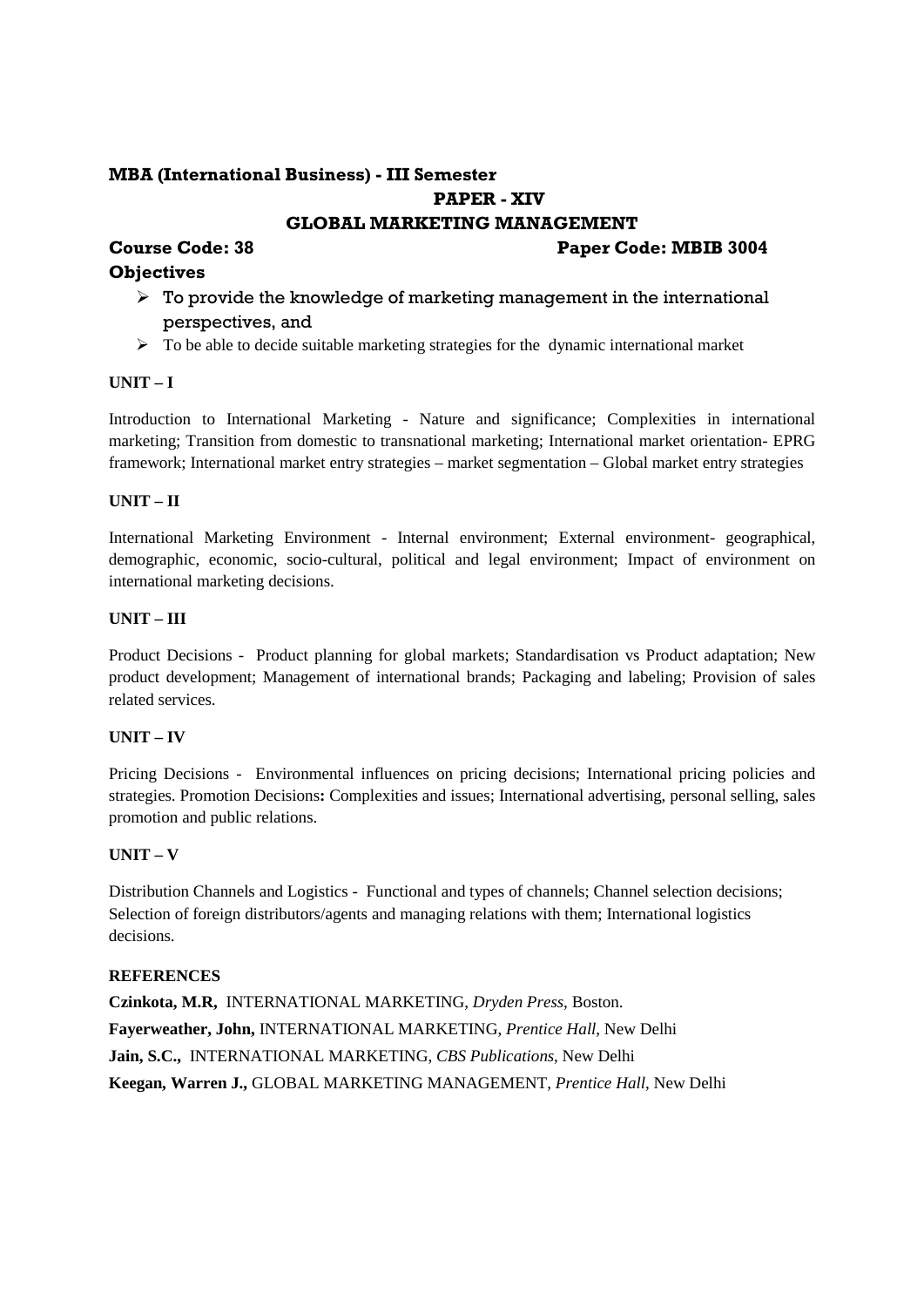#### **MBA (International Business) - III Semester**

#### **PAPER - XV EXIM FINANCING AND DOCUMENTATION**

# **Course Code: 38 Paper Code: MBIB 3005**

# **Objectives**

- $\triangleright$  To provide an insight into various documents used in EXIM financing, and
- $\triangleright$  To enhance the practical knowledge of sources of finance and incentives available in the market

# **UNIT-I**

Introduction - Export documentation; Foreign exchange regulations; ISO 9000 series and other internationally accepted quality certificates; Quality control and pre-shipment inspection ; Export trade control ; Marine insurance; Commercial practices.

# **UNIT-II**

Export Procedures - General excise clearances; Role of clearing and following agents; shipment of export cargo; Export credit; Export credit guarantee and policies; Forward exchange cover; Finance for export on deferred payment terms; Duty drawbacks.

# **UNIT-III**

Import Procedures - Import licensing policy; Actual user licensing; Replenishment licensing; Import-export pass book; Capital goods licensing; Export houses and trading houses.

# **UNIT-IV**

Export Incentives - Overview of export incentives-EPCG, Duty drawbacks, duty exemption schemes, tax incentives; Procedures and documentation – Duty entitlement Pass Book Scheme.

#### **UNIT-V**

Trading Houses - Export and trading houses schemes – criteria, procedures and documentation; Policy and procedures for EOU/FTZ/EPZ/SEZ units.

#### **REFERENCES**

**Cherian and Parab,** EXPORT MARKETING, *Himalaya Publishing House,* New Delhi

**Government of India,** HANDBOOK OF PROCEDURES, *Import and Export Promotion*, New Delhi.

**Rathod, Rathor and Jani,** INTERNATIONAL MARKETING, *Himalaya Publishing House,* New Delhi.

EXPORT – IMPORT MANUAL, *Nabhi Publication,* New Delhi

**Government of India,** EXPORT-IMPORT POLICY, PROCEDURES, ETC. *(Volumes I, II and II)* New Delhi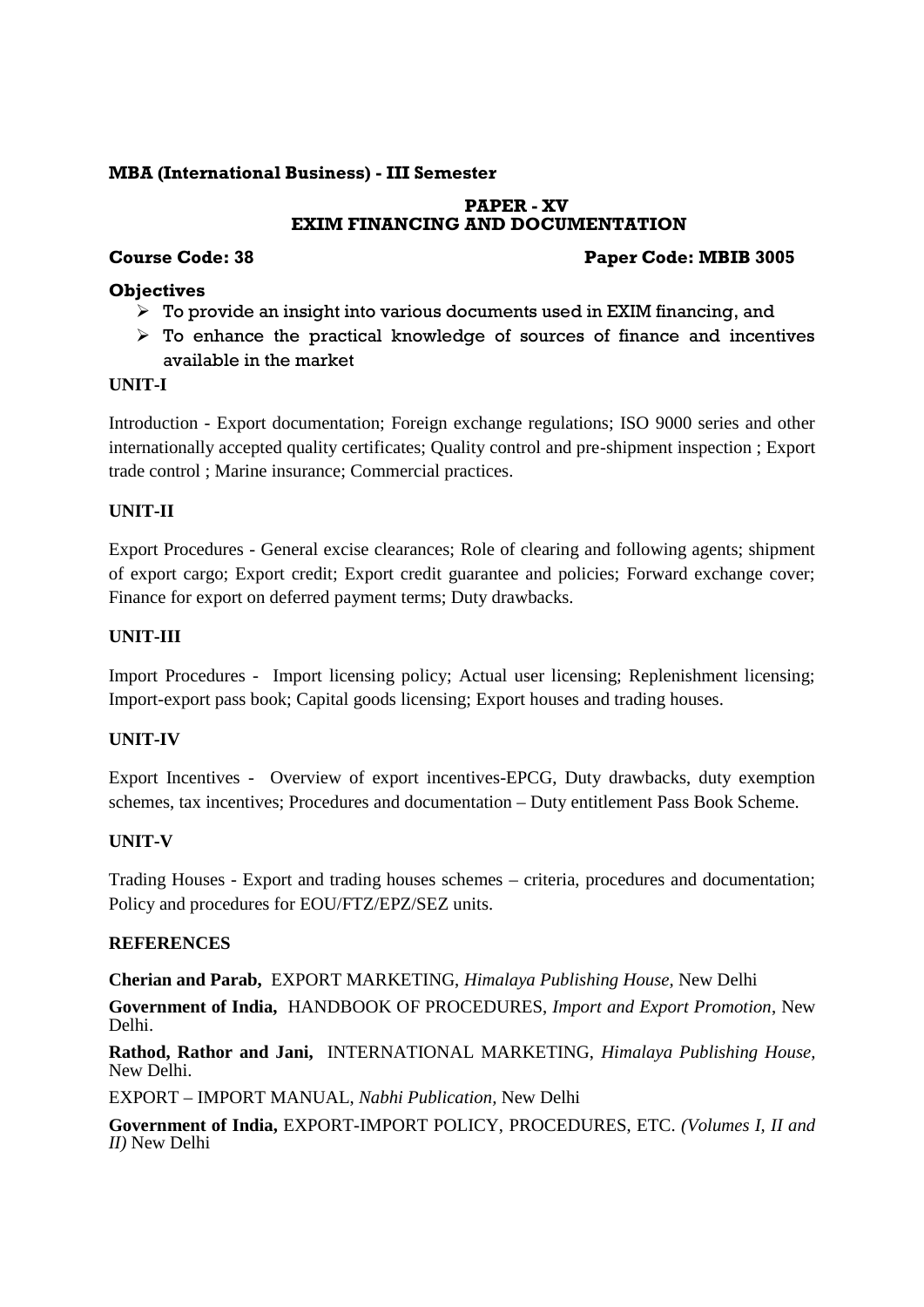#### **MBA (International Business) - IV SEMESTER**

#### **PAPER - XVI GLOBAL FINANCIAL MARKETS AND INSTRUMENTS Course Code: 38 Paper Code: MBIB 4001**

# **Objective**

 $\triangleright$  To introduce and enhance skills on Global Financial Market, instruments and strategies.

# **UNIT-I**

Introduction to International Financial System - Brettonwood conference and afterwards; European monetary system. Fixed vs Floating Exchange Rate regimes – International economic institutions – IMF, World Bank and WTO

#### **UNIT-II**

Creation of Euro Currency Markets - Creation of Euro Dollar – Emergence of Global Currency Markets – Size and Structure of Europe and Asian Markets – Transaction – Regulatory systems – Major instruments

#### **UNIT-III**

International Financial Markets and Instruments - International capital and money market instruments and their salient features; Integration of financial markets and approach; Arbitrage opportunities; Role of financial intermediaries.

#### **UNIT-IV**

International Money Market Instruments and Institutions - GDRs, ADRs, IDRs, Euro Bonds, Euro Loans, Repos, CPs, derivatives, floating rate instruments, loan syndication and Euro deposits; IMF, IBRD, Development Banks.

#### **UNIT-V**

Global Shopping for funds and Investments - Comparison of Domestic, Foreign and Euro Currency Markets for Lending and Investment – Forex Risk – Interest Rate Parity – Cover deals – Using global markets for Hedging – Arbitrage – speculation – Cost comparisons.

#### **REFERENCES**

**Buckley, Adrian,** MULTINATIONAL FINANCE, *Prentice Hall of India*, *New Delhi* **Henning, C.N., Piggot, W. and Scott, W.H,** INTERNATIONAL FINANCIAL MANAGEMENT, *Mc Graw Hill, Int. Ed., New York.* **Maurice, Levi,** INTERNATIONAL FINANCE, *McGraw Hill, Int. Ed*., *New York.* **Rodriqufe, R.M and E.E Carter,** INTERNATIONAL FINANCIAL MANAGEMENT, *Prentice Hall of India, Delhi.* **Shaprio, A.C.,** MULTINATIONAL FINANCIAL MANAGEMENT, *Prentice Hall of India*, *New Delhi.*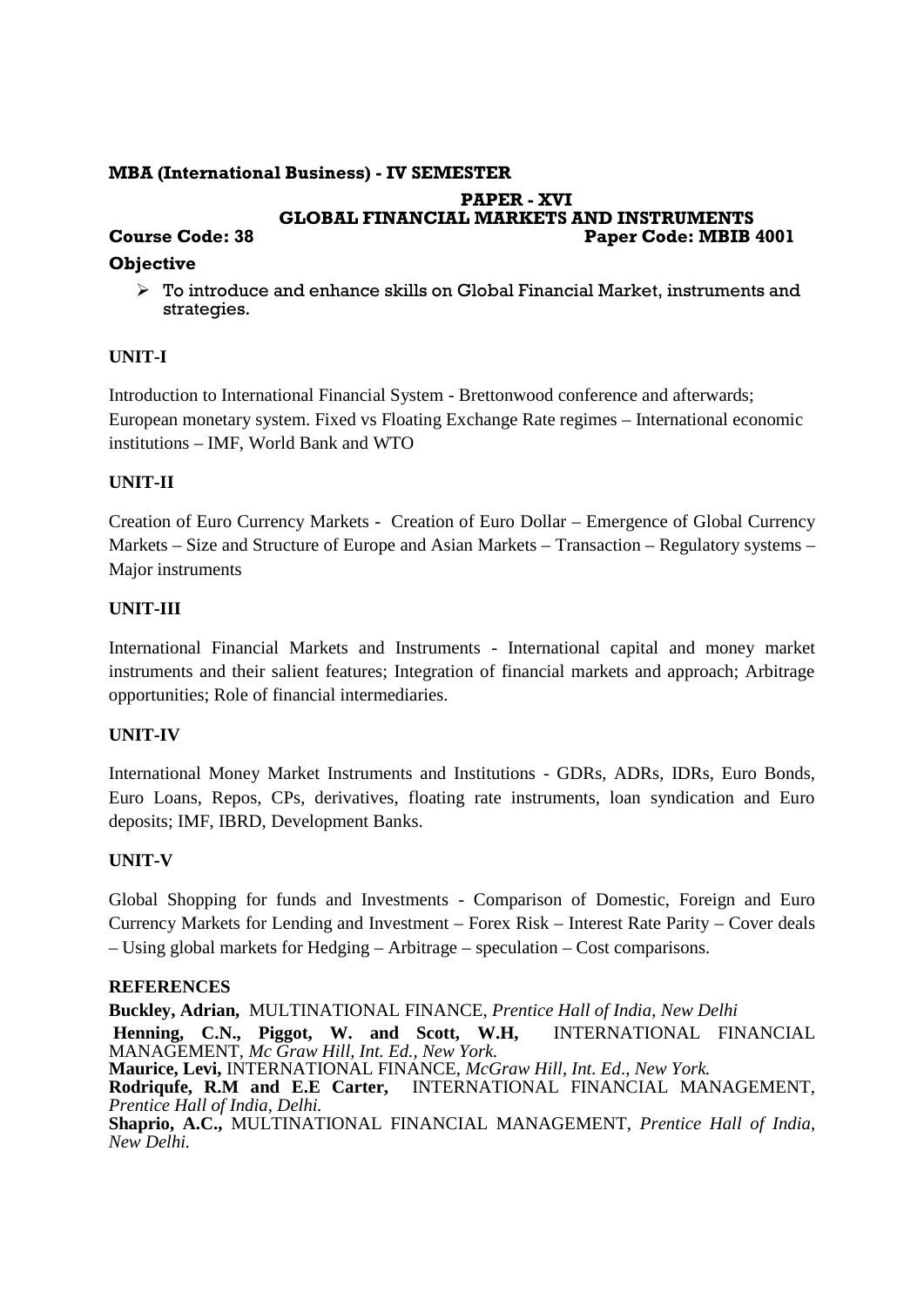#### **MBA (International Business) - IV Semester**

#### **PAPER - XVII FOREIGN TRADE AND POLICY Course Code: 38 Paper Code: MBIB 4002**

# **Objectives**

- $\triangleright$  To understand the policy framework of India which will enhance the conceptual knowledge, and
- $\triangleright$  Ability to apply the fundamental concepts to apply the fundamental concepts to complex business realties.

#### **UNIT-I**

International Trade - Theories of foreign trade – absolute and comparative advantage theories; Modern theory of trade – Hecksher- Ohlin theory; Terms of trade; Theory of international trade in services; Balance of payments and adjustment mechanism.

#### **UNIT-II**

Commercial Policy Instruments - Tariffs, quotas, anti dumping/countervailing duties; Technical standards; Exchange controls and other non-tariff measures.

#### **UNIT-III**

India's Foreign Trade and Policy - Direction and composition of India's foreign trade; Export – Import policy; Export promotion and institutional set – up; Deemed exports; Rupee convertibility.

#### **UNIT-IV**

Instruments of Export Promotion - Export assistance and promotion measures; EPCG scheme; Import facilities; Duty exemption schemes; Duty drawback; Tax concessions; Marketing assistance; Role of export houses, trading houses and state trading organizations; EPZs and SEZs & EOUs.

#### **UNIT-V**

Foreign Investment Policy - Policy and frame work for FDI in India; Policy on foreign collaborations and counter trade arrangements; Indian joint ventures abroad; Project and consultancy exports.

#### **REFERENCES**

**Gupta, R.K.,** ANTI-DUMPING AND COUNTERVAILING MEASURES, *Sage Publications*, *New Delhi.*

**Nabhi's** EXPORTER'S MANUAL AND DOCUMENTATION, *Nabhi Publication, New Delhi*

**Sodersten, B.O,** INTERNATIONAL ECONOMICS*, MacMillan, London.*

**Varsheny R.L. and B. Bhattacharya,** INTERNATIONAL MARKETING MANAGEMENT, *Sultan Chand & Sons*,*New Delhi.*

**Verma, M.L,** *International Trade, Commonwealth Publishers*, Delhi.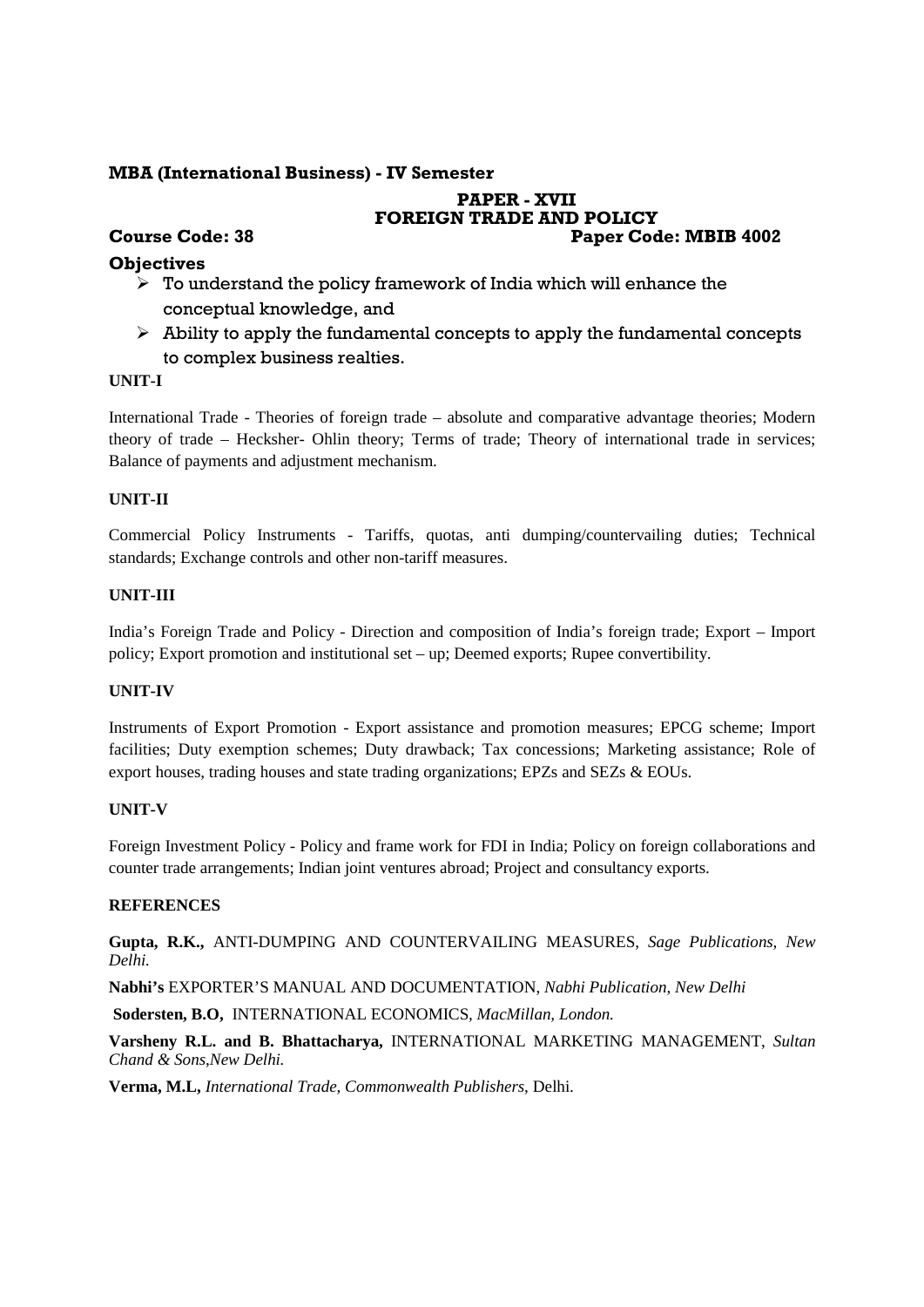#### **MBA (International Business) - IV Semester**

# **PAPER - XVIII CROSS CULTURAL BUSINESS MANAGEMENT**

#### **Course Code: 38 Paper Code: MBIB 4003**

#### **Objective**

 $\triangleright$  The course seeks to develop a diagnostic and conceptual understanding of the cultural and related behavioural variables in the management of global organization

#### **UNIT -I**

Introduction - Concept of Culture for a Business Context; Brief wrap up of organizational culture & its dimensions; Cultural Background of business stake-holders [managers, employees, share holders, suppliers, customers and others] – An Analytical frame work

#### **UNIT -II**

Culture and Global Management - Global Business Scenario and Role of Culture- A Frame work for Analysis; Elements & Processes of Communication across Cultures; Communication Strategy for/ of an Indian MNC and Foreign MNC & High Performance Winning Teams and Cultures; Culture Implications for Team Building

#### **UNIT -III**

Cross Culture – Negotiation & Decision Making - Process of Negotiation and Needed Skills & Knowledge Base – Over view with two illustrations from multi cultural contexts [India – Europe/ India – US settings, for instance]; International and Global Business Operations- Strategy Formulation & Implementation; Aligning Strategy, Structure & Culture in an organizational Context.

#### **UNIT -IV**

Global Human Resources Management - Staffing and Training for Global Operations – Expatriate -Developing a Global Management Cadre.. Motivating and Leading; Developing the values and behaviors necessary to build high-performance organization personnel [individuals and teams included] – Retention strategies.

#### **UNIT -V**

Corporate Culture - The Nature of Organizational Cultures Diagnosing the As-Is Condition; Designing the Strategy for a Culture Change Building; Successful Implementation of Culture Change Phase; Measurement of ongoing Improvement.

#### **REFERENCES**

**Deresky Helen**, INTERNATIONAL MANAGEMENT: MANAGING ACROSS BORDERS AND CULTURES, *PHI, Delhi* **Esenn Drlarry, Rchildress John**, THE SECRET OF A WINNING CULTURE: *PHI, Delhi* **Cashby Franklin**, REVITALIZE YOUR CORPORATE CULTURE: *PHI*, *Delhi*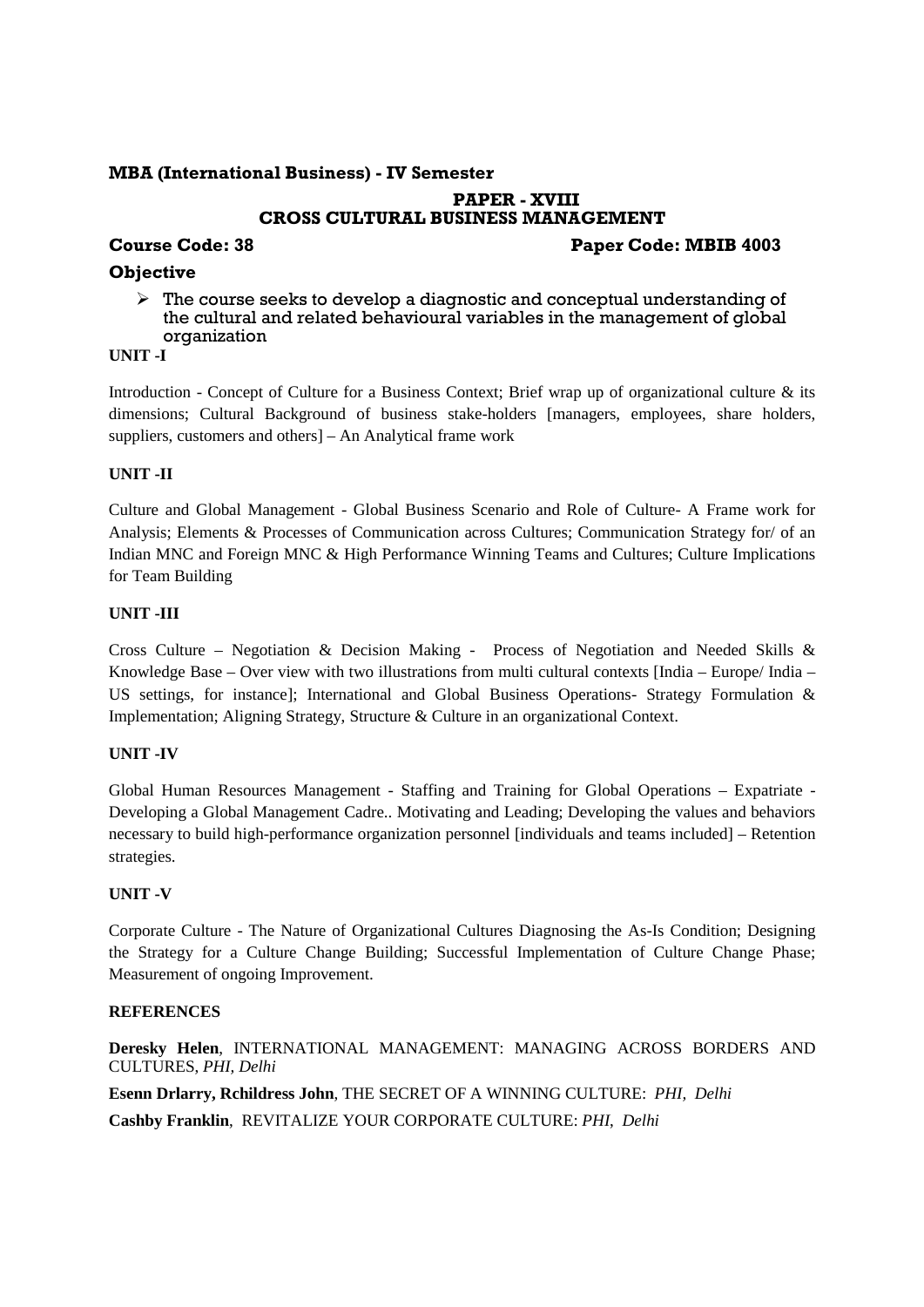# **MBA (International Business) - IV Semester**

#### **PAPER - XIX INTERNATIONAL LOGISTICS MANAGEMENT<br>Paper Code: MBI Paper Code: MBIB 4004**

# **Objectives**

 $\triangleright$  The course provides the analytical framework for understanding the logistics model and supply chain techniques in an international perspective

# **UNIT - I**

Marketing Logistics - Concept, objectives and scope; System elements; Importance – Elements of Logistics system - Relevance of logistics in international marketing; International supply chain management and logistics; Transportation activity – internal transportation, inter-state goods movement – Factors influences Distribution and Logistics.

# **UNIT - II**

Transportation - Containerization; CFS and inland container depots; Dry ports – Road – Multimodal transportation - CONCOR; Role of intermediaries including freight booking, shipping agents, C&F agents.

# **UNIT - III**

General Structure of Shipping - Characteristics - Types of shipping - liner and tramp - Conference chartering operations - Freight structure and practices - Chartering principles and practices; UN convention on shipping information – Documents for shipping of goods.

#### **UNIT - IV**

Air Transport - Air transportation –total cost concept, advantages, freight structure and operations; Carrier consignee liabilities – Cargo handling – Information support System

# **UNIT - V**

Inventory Control and Warehousing - Inventory management – concepts and application to international marketing; Significance and types of warehousing facilities; Total cost approach to logistics.

#### **REFERENCES**

**Asopa, V.N.,** SHIPPING MANAGEMENT: CASES AND CONCEPTS, *Macmillan, New Delhi.*

**Desai, H.P,** INDIAN SHIPPING PERSPECTIVES, *Anupam Publications, Delhi,*

**Khanna, K.K.,** PHYSICAL DISTRIBUTION, *Himalaya Publishing*, Delhi.

**Lambert, D et al,** STRATEGIC LOGISTIC MANAGEMENT, *Tata McGraw Hill, New Delhi.*

Shipping Documents and Reports, UNCTAD